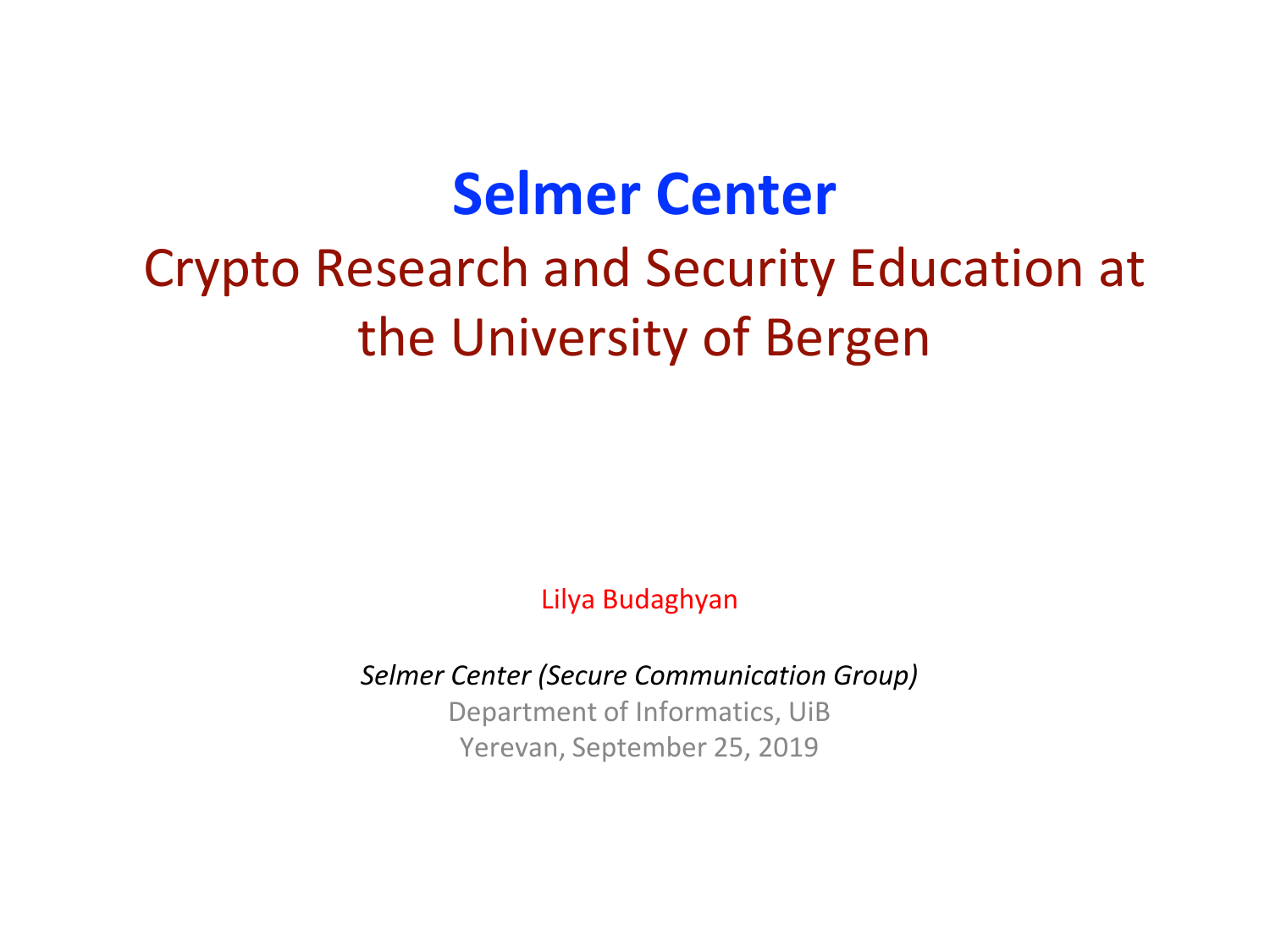# **Primary research fields**

- **cryptography** (design and analysis of cryptosystems)
- coding theory, sequences and their applications
- •Boolean functions and discrete structures
- quantum information theory and quantum computations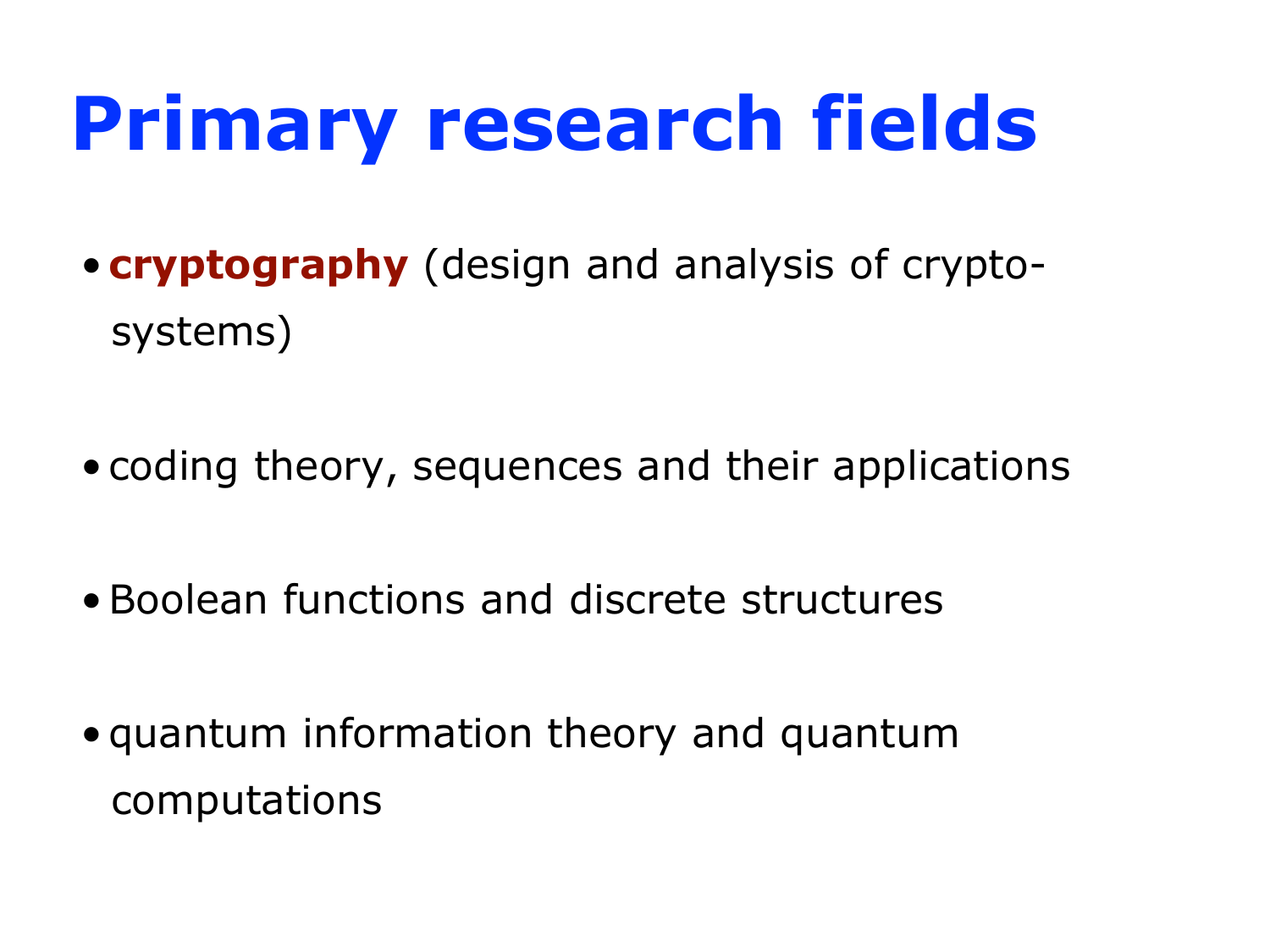## **Group status**

- Highly competitive areas of research
- Among the best in the world
- One of only two ICT groups in Norway which have always got the very best evaluation from Norwegian Research Council.
	- excellent in 1992, 2002
	- highest grade in 2012 (only 5 in Norway out of 63 groups)
- 25 members:
	- 4 (+1) professors and 2 emeritus
	- 5 adjunct professors/consultants (1 in a project)
	- 4 postdocs/researchers (all in projects)
	- 10 PhD students (6 in projects)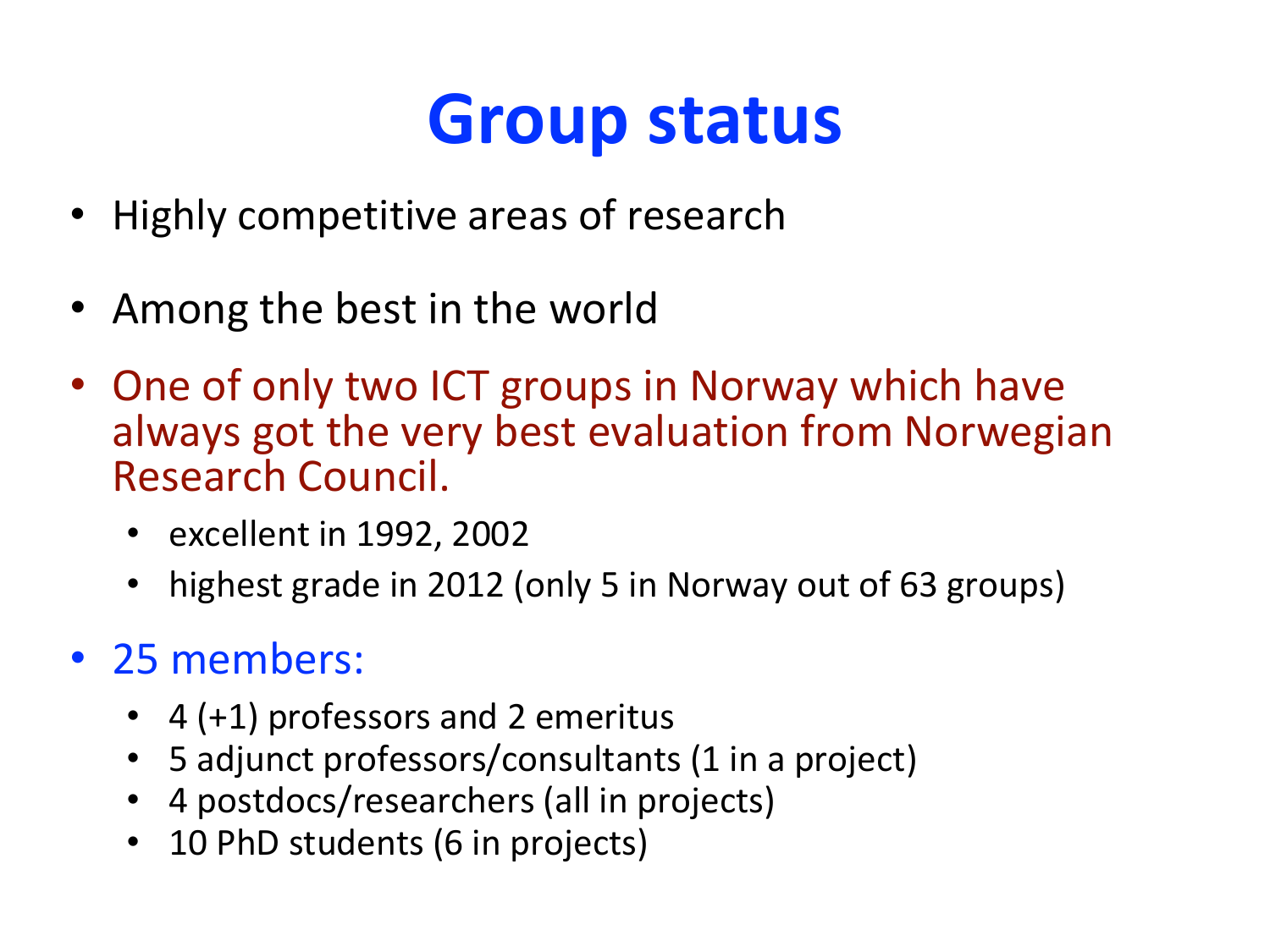# **Current Projects**

- More than 12,5 million euro grants during the last 10 years
- Half of the group is currently supported by projects
- 5,5 million euro in current projects:
	- Theoretical and Applied Cryptology 2015-2020 from NFR
	- Quantum Machine Learning 2016-2019 from NFR
	- Cryptographic Boolean functions 2017-2021 from TMS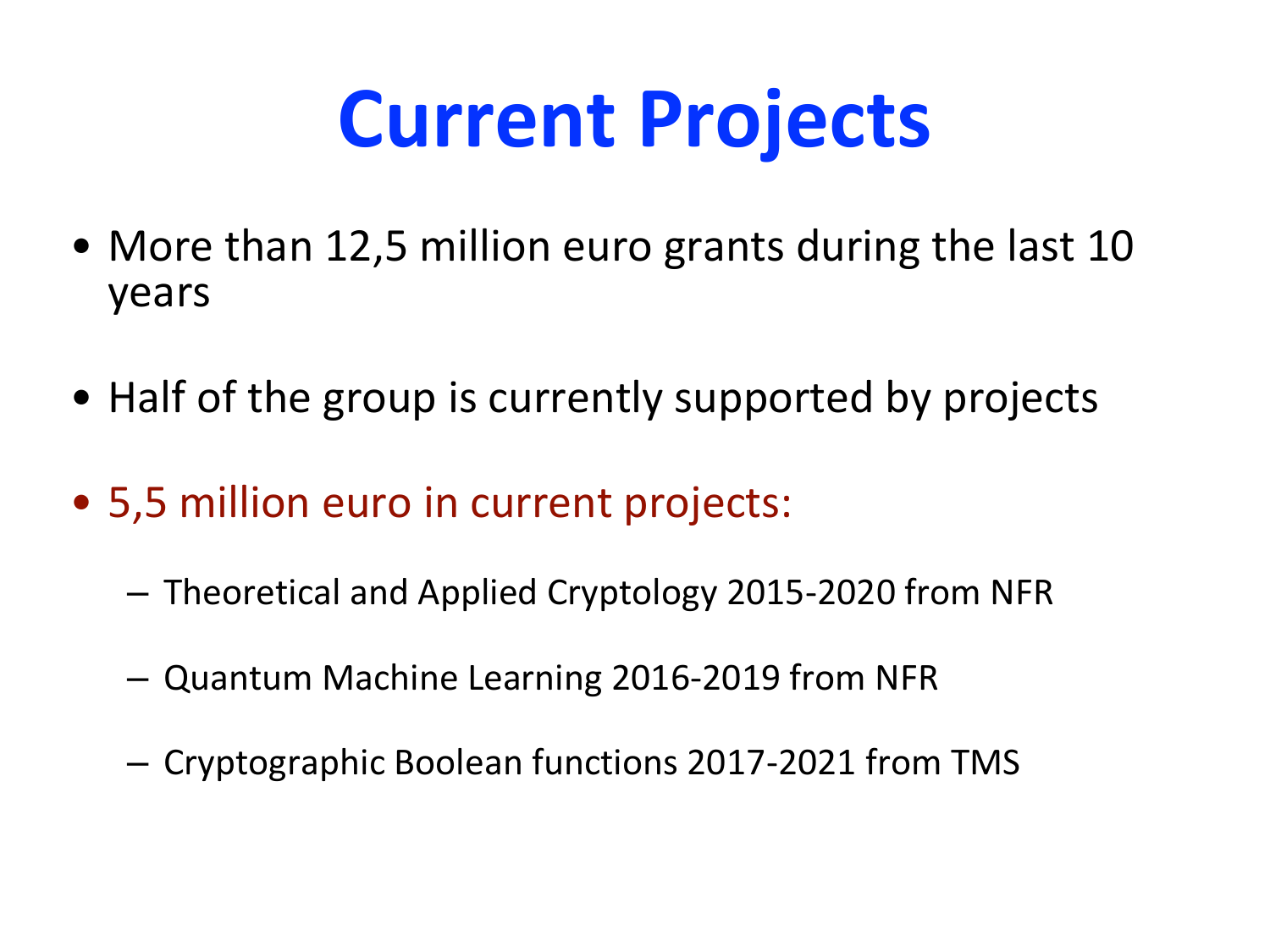# **International Activities**

- Organisation or/and program chairing of international workshops and conferences
	- Annual Boolean functions and Their Applications workshops,
	- Annual Finse winter school in information security
	- SETA 2018, WAIFI 2018, Emil Artin 2018, MMC 2017, C2SI, Eurocrypt 2019…
- Special issues in international journals
	- Annual for Boolean functions and applications
	- 2019th sequences and applications
	- Mathematical methods for cryptography
- Boolean functions wikipedia and database
- George Boole prize initiation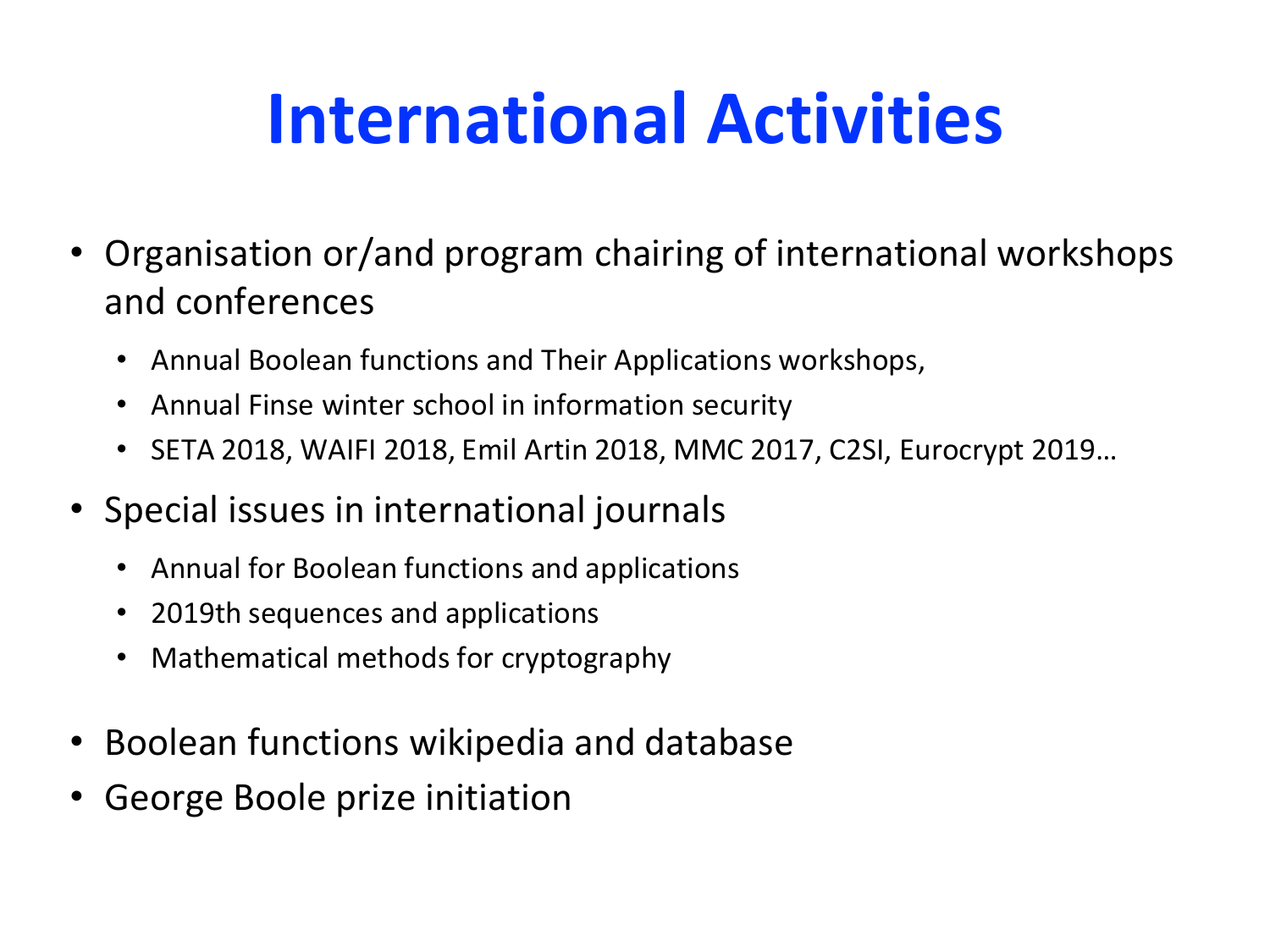## **New Study Program**

#### New Courses:

- INF 140 **Introduction to Cybersecurity**
- INF 143 Applied Cryptography
- INF 240 Basic Tools for Coding Theory and Cryptography
- INF 245 Computational Number Theory and Asymmetric Cryptography
- INF 247 Introduction to Cryptanalysis of Symmetric Ciphers
- INF 241 Quantum Information, Quantum Computation and Quantum Cryptography

#### Preserved courses:

- INF 242 Information Theory
- INF 243 Applied algebraic Coding
- INF 244 Graph based codes